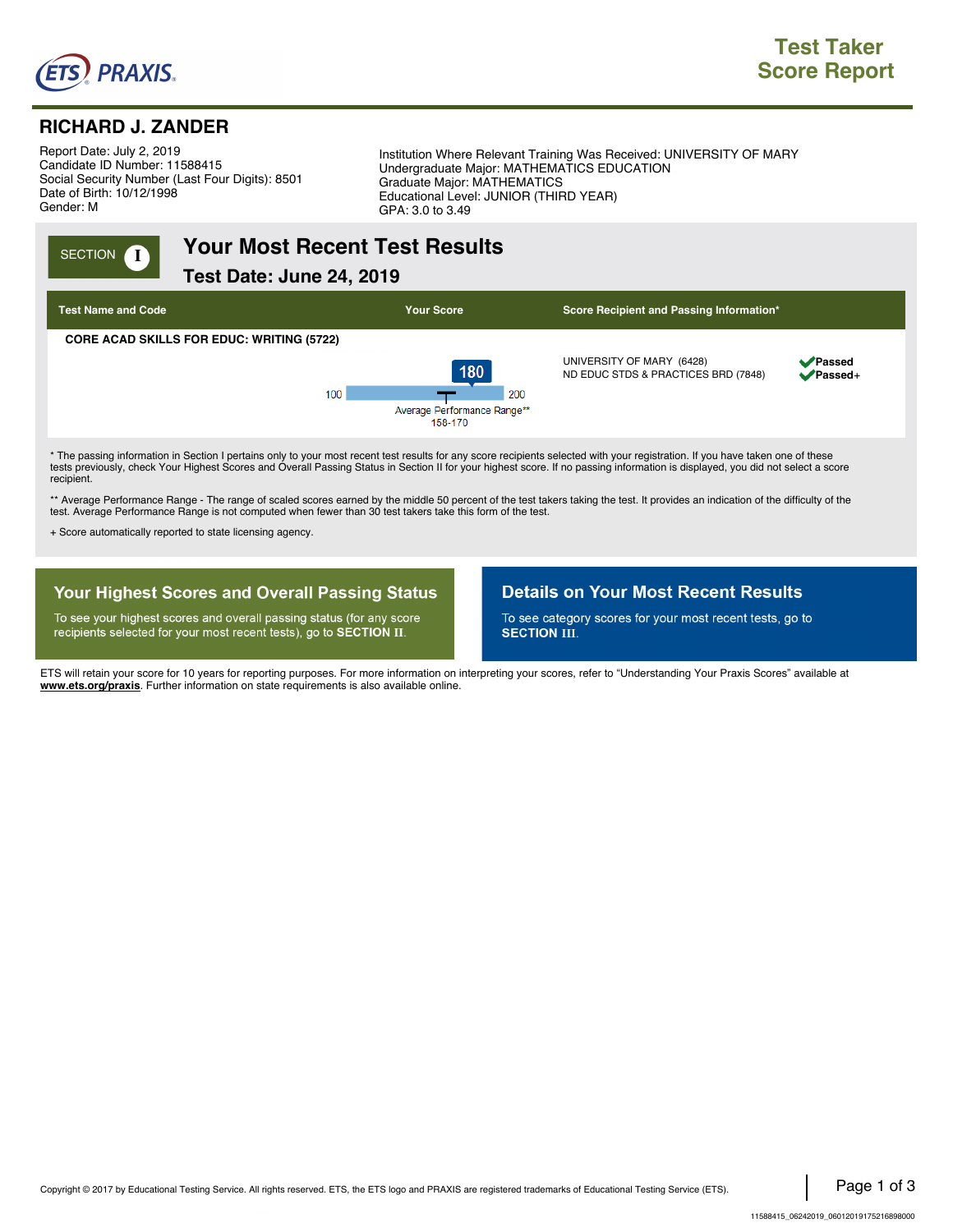

### **RICHARD J. ZANDER**

Report Date: July 2, 2019 Candidate ID Number: 11588415

# **KECTION <b>II** Your Highest Scores and Overall Passing Status

Below are your highest test scores from the past 10 years and the overall passing status (for any score recipients selected for your most recent tests). Passing status is based on the passing score in effect on the test date or on the date reported. Scores are not reported if test is not required by the score recipient. Score recipients reserve the right to accept the reporting of scores but not necessarily the Passed/Not Passed status. Passed/Not Passed information is not provided if more than one qualifying score is used for a test, if qualifying score is not available, or if test taken is not used by the score recipient.

### **UNIVERSITY OF MARY (6428)**

| <b>Test Name and Code</b>                 | Your Highest<br><b>Score</b> | <b>Required</b><br><b>Minimum</b><br><b>Score</b> | Qualifying<br><b>Score</b> | <b>Score</b><br><b>Reported</b> | <b>Overall Passed /</b><br><b>Not Passed Status</b> | <b>Test Date</b> |
|-------------------------------------------|------------------------------|---------------------------------------------------|----------------------------|---------------------------------|-----------------------------------------------------|------------------|
| <b>CORE COMBINED</b>                      | 552                          | blank.                                            | 466                        |                                 | <b>◆</b> Passed                                     | blank.           |
| CORE ACAD SKILLS FOR EDUC: READING (5712) | 182                          | 149                                               | 156                        | <b>YES</b>                      | <b>◆</b> Passed                                     | June 24, 2019    |
| CORE ACAD SKILLS FOR EDUC: WRITING (5722) | 180                          | 153                                               | 160                        | <b>YES</b>                      | <b>◆</b> Passed                                     | June 24, 2019    |
| CORE ACAD SKILLS FOR EDUC: MATH (5732)    | 190                          | 143                                               | 150                        | <b>YES</b>                      | Passed                                              | June 24, 2019    |

### **ND EDUC STDS & PRACTICES BRD (7848)**

| <b>Test Name and Code</b>                 | <b>Your Highest</b><br><b>Score</b> | <b>Required</b><br><b>Minimum</b><br><b>Score</b> | Qualifying<br><b>Score</b> | <b>Score</b><br>Reported | <b>Overall Passed /</b><br><b>Not Passed Status</b> | <b>Test Date</b> |
|-------------------------------------------|-------------------------------------|---------------------------------------------------|----------------------------|--------------------------|-----------------------------------------------------|------------------|
| <b>CORE COMBINED</b>                      | 552                                 | blank                                             | 466                        |                          | <b>◆</b> Passed                                     | blank.           |
| CORE ACAD SKILLS FOR EDUC: READING (5712) | 182                                 | 149                                               | 156                        | <b>YES</b>               | <b>◆</b> Passed                                     | June 24, 2019    |
| CORE ACAD SKILLS FOR EDUC: WRITING (5722) | 180                                 | 153                                               | 160                        | <b>YES</b>               | <b>◆</b> Passed                                     | June 24, 2019    |
| CORE ACAD SKILLS FOR EDUC: MATH (5732)    | 190                                 | 143                                               | 150                        | <b>YES</b>               | <b>◆</b> Passed                                     | June 24, 2019    |